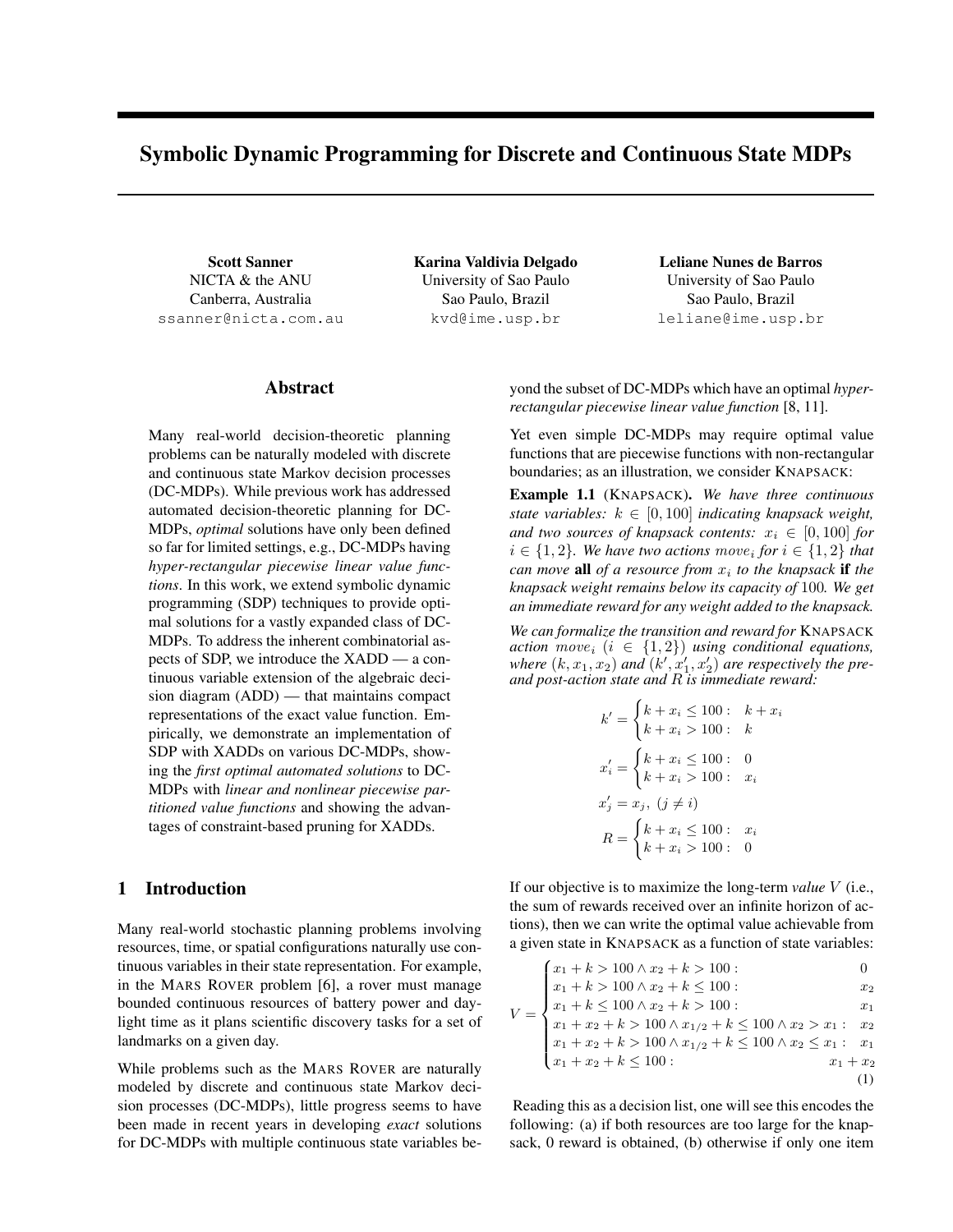can fit, the reward is for the largest item that fits, (c) otherwise if both items can fit then reward  $x_1 + x_2$  is obtained. Here we note that the value function is piecewise linear, but it contains decision boundaries like  $x_1 + x_2 + k \le 100$  that are clearly non-rectangular; rectangular boundaries are restricted to conjunctions of simple inequalities of a continuous variable and a constant (e.g.,  $x_1 \leq 5 \land x_2 > 2 \land k \geq 0$ ).

What is interesting to note is that although KNAPSACK is very simple, no previous algorithm in the DC-MDP literature has been proposed to exactly solve it due to the nature of its non-rectangular piecewise optimal value function. Of course our focus in this paper is not just on KNAPSACK — researchers have spent decades finding improved solutions to this particular combinatorial optimization problem — but rather on general stochastic sequential optimization in DC-MDPs that contain structure similar to KNAP-SACK, as well as highly nonlinear structure beyond KNAP-SACK. Both types of problem structure are exemplified in the MARS ROVER problems we experiment on later.

In proposing a solution to these problems, an important question arises: if the solution to KNAPSACK is simple and intuitive, why is it beyond the reach of existing exact DC-MDP solutions? In response, it seems that it has not been clear what value function representation supports closedform computation of the Bellman backup (regression and maximization operations) for general DC-MDP transition and reward structures. These questions have been affirmatively addressed for the subset of DC-MDPs with transition functions that are mixtures of delta functions and reward functions that are hyper-rectangular piecewise linear, which provably lead to value functions of the same structure [8, 11]. However, the literature appears to lack a solution to this problem when, for example, the reward instead uses piecewise nonlinear functions with linear or nonlinear boundaries, leading to value functions of similar structure.

In this paper, we propose novel ideas to workaround some of the expressiveness limitations of previous approaches and significantly generalize the range of DC-MDPs that can be solved exactly. To achieve this more general solution, this paper contributes a number of important advances:

- We propose to represent the transition function of a DC-MDP using conditional stochastic equations; in using this formalism, we observe that many aspects of the proposed symbolic DC-MDP solution become readily apparent.
- The use of conditional stochastic equations facilitates symbolic regression of the value function via substitutions. This is precisely the motivation behind symbolic dynamic programming (SDP) [4] used to solve MDPs with transitions and reward functions defined in first-order logic, except that in prior SDP work, only piecewise constant functions have been used; in this

work we introduce techniques for working with *arbitrary* piecewise symbolic functions.

• While the *case* representation for the optimal KNAP-SACK solution shown in (1) is sufficient in theory to represent the optimal value functions that our DC-MDP solution produces, this representation is unreasonable to maintain in practice since the number of case partitions may grow exponentially on each receding horizon control step. For *discrete* factored MDPs, algebraic decision diagrams (ADDs) [1] have been successfully used in exact algorithms like SPUDD [9] to maintain compact value representations. Motivated by this work we introduce extended ADDs (XADDs) to compactly represent general piecewise functions and show how to perform efficient operations on them *including* symbolic maximization. We also borrow techniques from [14] for constraint-based pruning of XADDs that can be applied when XADDs meet certain expressiveness restrictions.

Aided by these algorithmic and data structure advances, we empirically demonstrate that our SDP approach with XADDs can exactly solve a variety of DC-MDPs with *general piecewise linear and nonlinear value functions* for which no previous analytical solution has been proposed.

### 2 Discrete and Continuous State MDPs

We first introduce discrete and continuous state Markov decision processes (DC-MDPs) and then review their finitehorizon solution via dynamic programming following [11].

#### 2.1 Factored Representation

In a DC-MDP, states will be represented by vectors of variables  $(\vec{b}, \vec{x}) = (b_1, \ldots, b_n, x_1, \ldots, x_m)$ . We assume that each state variable  $b_i$  ( $1 \leq i \leq n$ ) is boolean s.t.  $b_i \in \{0,1\}$  and each  $x_j$   $(1 \le j \le m)$  is continuous s.t.  $x_j \in [L_j, U_j]$  for  $L_j, U_j \in \mathbb{R}; L_j \leq U_j$ . We also assume a finite set of actions  $A = \{a_1, \ldots, a_p\}.$ 

A DC-MDP is defined by the following: (1) a state transition model  $P(\vec{b}', \vec{x}' | \cdots, a)$ , which specifies the probability of the next state  $(\vec{b}', \vec{x}')$  conditioned on a subset of the previous and next state (defined below) and action  $a$ ; (2) a reward function  $R(\vec{b}, \vec{x}, a)$ , which specifies the immediate reward obtained by taking action a in state  $(\vec{b}, \vec{x})$ ; and (3) a discount factor  $\gamma$ ,  $0 \leq \gamma \leq 1$ .<sup>1</sup> A policy  $\pi$  specifies the action  $\pi(\vec{b}, \vec{x})$  to take in each state  $(\vec{b}, \vec{x})$ . Our goal is to find an optimal sequence of horizon-dependent policies  $\Pi^* = (\pi^{*,1}, \dots, \pi^{*,H})$  that maximizes the expected sum

<sup>&</sup>lt;sup>1</sup>If time is explicitly included as one of the continuous state variables,  $\gamma = 1$  is typically used, unless discounting by horizon (different from the state variable time) is still intended.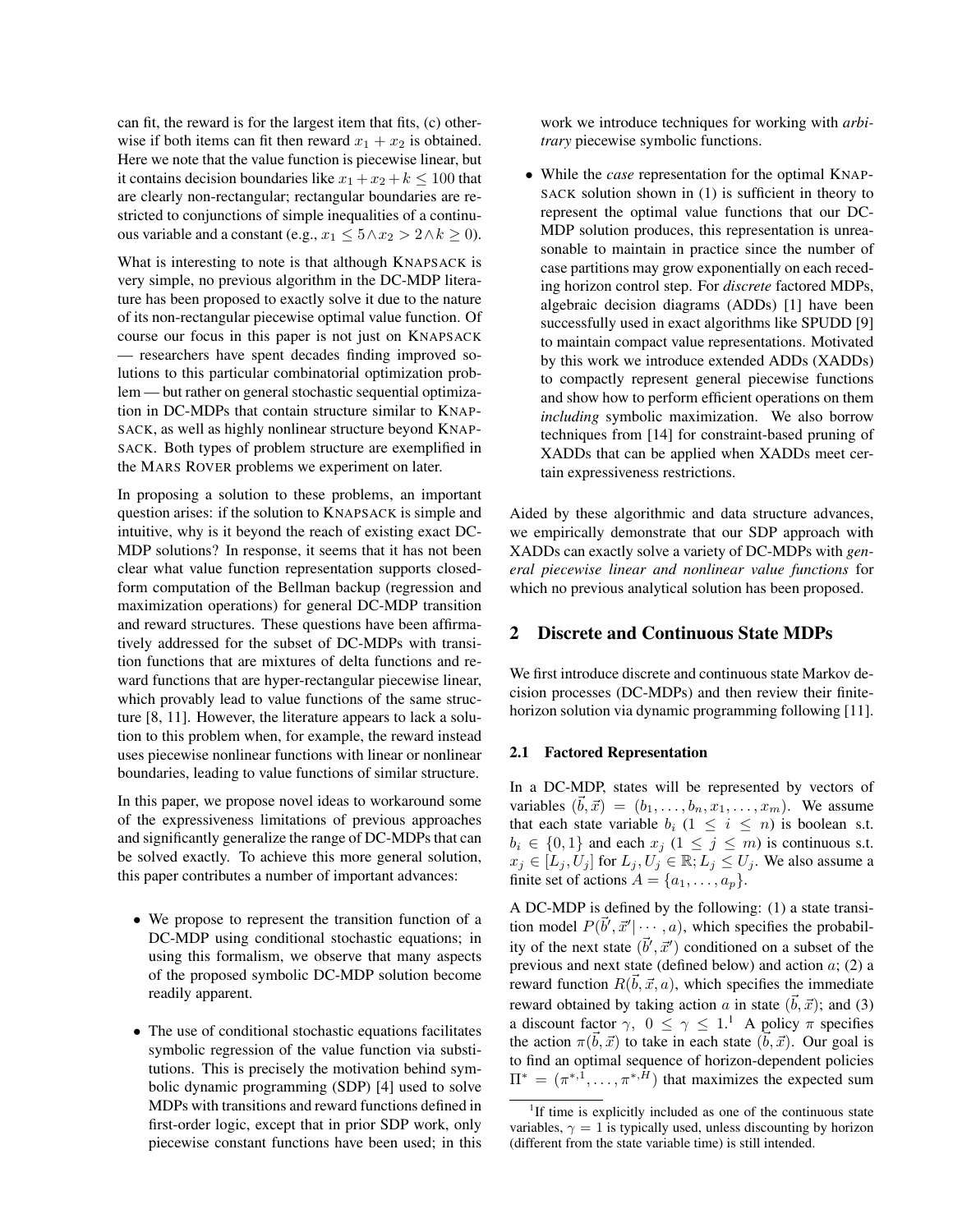of discounted rewards over a horizon  $h \in H; H \geq 0$ :<sup>2</sup>

$$
V^{\Pi^*}(\vec{x}) = E_{\Pi^*} \left[ \sum_{h=0}^{H} \gamma^h \cdot r^h \Big| \vec{b}_0, \vec{x}_0 \right],
$$
 (2)

Here  $r^h$  is the reward obtained at horizon h following  $\Pi^*$ where we assume starting state  $(\vec{b}_0, \vec{x}_0)$  at  $h = 0$ .

DC-MDPs as defined above are naturally factored [3] in terms of state variables  $(\vec{b}, \vec{x})$ ; as such transition structure can be exploited in the form of a dynamic Bayes net (DBN) [7] where the individual conditional probabilities  $P(b'_i | \cdots, a)$  and  $P(x'_j | \cdots, a)$  condition on a subset of the variables in the current and next state. We disallow *synchronic arcs* (variables that condition on each other in the same time slice) within the binary  $\bar{b}$  and continuous variables  $\vec{x}$ , but we allow synchronic arcs from  $\vec{b}$  to  $\vec{x}$  (note that these conditions enforce the directed acyclic graph requirements of DBNs). We write the joint transition model as

$$
P(\vec{b}', \vec{x}'|\vec{b}, \vec{x}, a) = \prod_{i=1}^{n} P(b'_i|\vec{b}, \vec{x}, a) \prod_{j=1}^{m} P(x'_j|\vec{b}, \vec{b}', \vec{x}, a)
$$
 (3)

where  $P(b_i'|\vec{b}, \vec{x}, a)$  may condition on a subset of  $\vec{b}$  and  $\vec{x}$ and likewise  $P(x'_j|\vec{b}, \vec{b}', \vec{x}, a)$  may condition on a subset of  $\vec{b}, \vec{b}'$ , and  $\vec{x}$ .

We call the conditional probabilities  $P(b_i'|\vec{b}, \vec{x}, a)$  for *binary* variables  $b_i$  ( $1 \le i \le n$ ) conditional probability functions (CPFs) — not tabular enumerations, because in general these functions can condition on both discrete and continuous state. For the *continuous* variables  $x_i$  ( $1 \le j \le m$ ), we represent the CPFs  $P(x_j'|\vec{b}, \vec{b}', \vec{x}, a)$  with *conditional stochastic equations* (CSEs). For the solution provided here, we only require two properties of these CSEs: (1) they are *Markov*, meaning that they can only condition on the previous state, and (2) they are *deterministic* meaning that the next state must be uniquely determined from the previous state (i.e.,  $x'_1 = x_1 + x_2^2$  is deterministic whereas  $x_1^2 = x_1^2$  is not because  $x_1' = \pm x_1$ .<sup>3</sup> Otherwise, we allow for arbitrary functions in these Markovian, conditional deterministic equations as in the following example:

$$
P(x'_1|\vec{b}, \vec{b}', \vec{x}, a) = \delta \left[ x'_1 - \begin{cases} b'_1 \wedge x_2^2 \le 1: & \exp(x_1^2 - x_2^2) \\ -b'_1 \vee x_2^2 > 1: & x_1 + x_2 \end{cases} \right] (4)
$$

Here the use of the Dirac  $\delta[\cdot]$  function ensures that this is a conditional probability function that integrates to 1 over

 $x_1'$  in this case. But in more intuitive terms, one can see that this  $\delta[\cdot]$  encodes the deterministic transition equation  $x'_1 = \ldots$  where  $\ldots$  is the conditional portion of (4). In this work, we require all CSEs in the transition function for variable  $x'_i$  to use the  $\delta[\cdot]$  as shown in this example.

It will be obvious that CSEs in the form of (4) are *conditional equations*; they are furthermore *stochastic* because they can condition on boolean random variables in the same time slice that are stochastically sampled, e.g.,  $b'_1$  in (4). Of course, these CSEs are restricted in that they cannot represent general stochastic noise (e.g., Gaussian noise), but we note that this representation effectively allows modeling of continuous variable transitions as a mixture of  $\delta$  functions, which has been used heavily in previous exact DC-MDP solutions [8, 11, 13]. Furthermore, we note that our representation is more general than [8, 11, 13] in that we do not restrict the equation to be linear, but rather allow it to specify *arbitrary* functions (e.g., nonlinear) as demonstrated in (4).

We allow the reward function  $R_a(\vec{b}, \vec{x})$  to be *any* arbitrary function of the current state for each action  $a \in A$ , for example:

$$
R_a(\vec{b}, \vec{x}) = \begin{cases} x_1^2 + x_2^2 \le 1: & 1 - x_1^2 - x_2^2\\ x_1^2 + x_2^2 > 1: & 0 \end{cases}
$$
 (5)

or even

$$
R_a(\vec{b}, \vec{x}) = 10x_3x_4 \exp(x_1^2 + \sqrt{x_2})
$$
 (6)

While our DC-MDP examples throughout the paper will demonstrate the full expressiveness of our symbolic dynamic programming approach, we note that there are computational advantages to be had when the reward and transition case conditions and functions can be restricted, e.g., to polynomials. We will return to this issue later.

#### 2.2 Solution Methods

Now we provide a continuous state generalization of *value iteration* [2], which is a dynamic programming algorithm for constructing optimal policies. It proceeds by constructing a series of h-stage-to-go value functions  $V^{\hbar}(\vec{b}, \vec{x})$ . Initializing  $V^0(\vec{b}, \vec{x})$  (e.g., to  $V^0(\vec{b}, \vec{x}) = 0$ ) we define the quality of taking action a in state  $(\vec{b}, \vec{x})$  and acting so as to obtain  $V^h(\vec{b}, \vec{x})$  thereafter as the following:

$$
Q_a^{h+1}(\vec{b}, \vec{x}) = R_a(\vec{b}, \vec{x}) + \gamma.
$$
\n
$$
\sum_{\vec{b}'} \int_{\vec{x}'} \left( \prod_{i=1}^n P(b_i' | \vec{b}, \vec{x}, a) \prod_{j=1}^m P(x_j' | \vec{b}, \vec{b}', \vec{x}, a) \right) V^h(\vec{b}', \vec{x}') d\vec{x}'
$$
\n(7)

Given  $Q_a^h(\vec{b}, \vec{x})$  for each  $a \in A$ , we can proceed to define the  $h + 1$ -stage-to-go value function as follows:

$$
V^{h+1}(\vec{b}, \vec{x}) = \max_{a \in A} \left\{ Q_a^{h+1}(\vec{b}, \vec{x}) \right\}
$$
 (8)

 $^{2}H = \infty$  is allowed if an optimal policy has a finitely bounded value (guaranteed if  $\gamma$  < 1); for  $H = \infty$ , the optimal policy is independent of horizon, i.e.,  $\forall h \geq 0, \pi^{*,h} = \pi^{*,h+1}$ .

<sup>3</sup>While the *deterministic* requirement may seem to conflict with the label of *stochastic*, we note that stochasticity enters through the conditional component, to be discussed in a moment.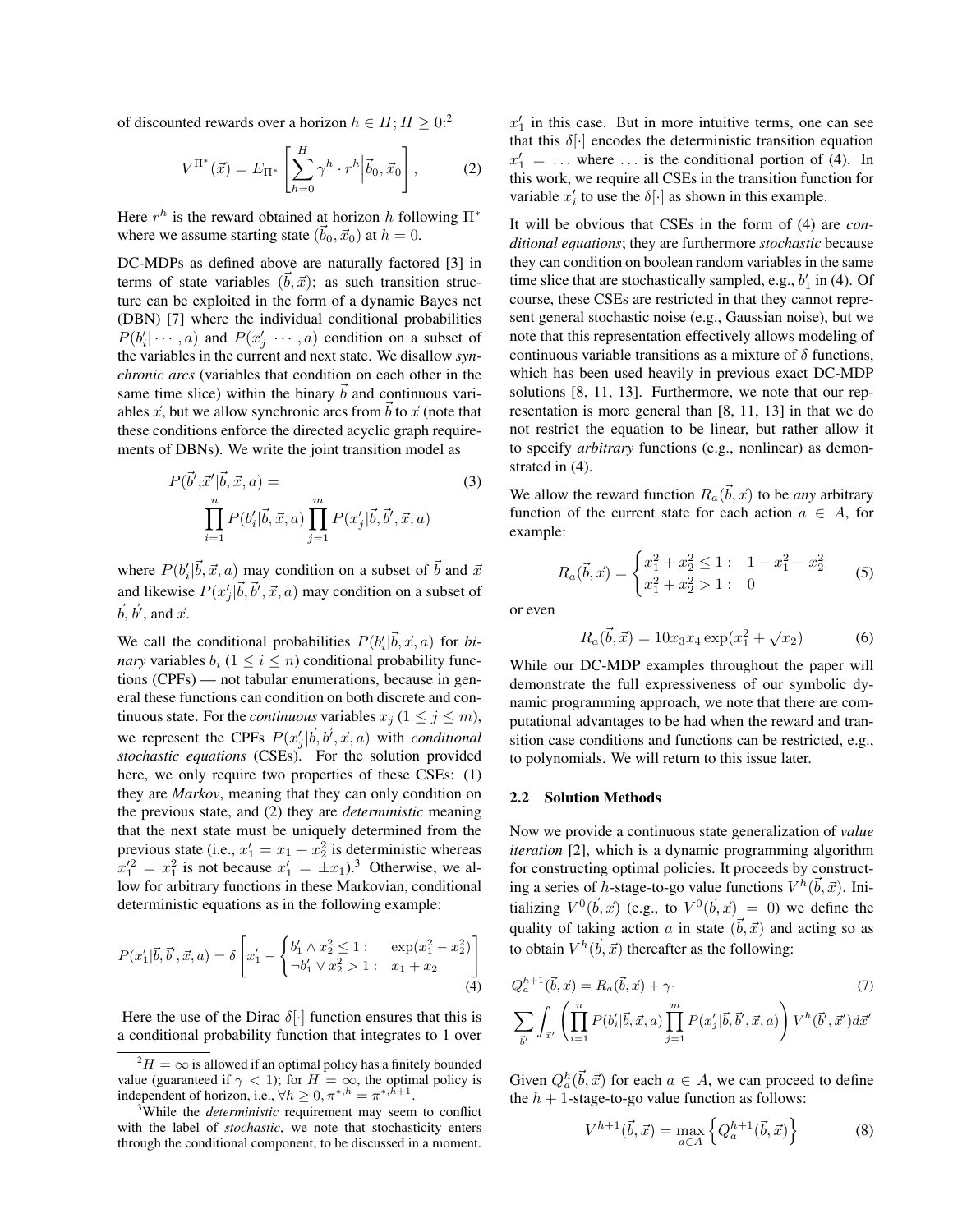If the horizon  $H$  is finite, then the optimal value function is obtained by computing  $V^H(\vec{b}, \vec{x})$  and the optimal horizondependent policy  $\pi^{*,h}$  at each stage h can be easily determined via  $\pi^{*,h}(\vec{b}, \vec{x}) = \arg \max_a Q_a^h(\vec{b}, \vec{x})$ . If the horizon  $H = \infty$  and the optimal policy has finitely bounded value, then value iteration can terminate at horizon  $h + 1$  if  $V^{h+1} = V^h$ ; then  $\pi^*(\vec{b}, \vec{x}) = \arg \max_a Q_a^{h+1}(\vec{b}, \vec{x})$ .

Of course this is simply the *mathematical* definition. In the discrete-only case, we can always compute this in tabular form; however, how to compute this for DC-MDPs with reward and transition function as previously defined is the objective of the symbolic dynamic programming algorithm that we define next.

### 3 Symbolic Dynamic Programming

As it's name suggests, symbolic dynamic programming (SDP) [4] is simply the process of performing dynamic programming (in this case value iteration) via symbolic manipulation. While SDP as defined in [4] was previously only used with piecewise constant functions, we now generalize the representation to work with general piecewise functions needed for DC-MDPs in this paper.

Before we define our solution, however, we must formally define our case representation and symbolic case operators.

#### 3.1 Case Representation and Operators

Throughout this paper, we will assume that all symbolic functions can be represented in *case* form as follows:

$$
f = \begin{cases} \phi_1: & f_1 \\ \vdots & \vdots \\ \phi_k: & f_k \end{cases}
$$

Here the  $\phi_i$  are logical formulae defined over the state  $(\vec{b}, \vec{x})$  that can include arbitrary logical  $(\wedge, \vee, \neg)$  combinations of (a) boolean variables in  $\vec{b}$  and (b) inequalities  $(\geq,>,\leq,<)$ , equalities (=), or disequalities ( $\neq$ ) where the left and right operands can be *any* function of one or more variables in  $\vec{x}$ . Each  $\phi_i$  will be disjoint from the other  $\phi_i$  $(j \neq i)$ ; however the  $\phi_i$  may not exhaustively cover the state space, hence f may only be a *partial function* and may be undefined for some state assignments. The  $f_i$  can be *any* functions of the state variables in  $\vec{x}$ .

As concrete examples, consider the transition representation for KNAPSACK in Ex. 1.1, the optimal value function for KNAPSACK from  $(1)$ , or any of  $(4)$ ,  $(5)$ , or  $(6)$ .

*Unary operations* such as scalar multiplication  $c \cdot f$  (for some constant  $c \in \mathbb{R}$ ) or negation  $-f$  on case statements f are straightforward; the unary operation is simply applied to each  $f_i$  ( $1 \le i \le k$ ). Intuitively, to perform a *binary operation* on two case statements, we simply take the crossproduct of the logical partitions of each case statement and perform the corresponding operation on the resulting paired partitions. Letting each  $\phi_i$  and  $\psi_j$  denote generic first-order formulae, we can perform the "cross-sum" ⊕ of two (unnamed) cases in the following manner:

$$
\begin{cases}\n\phi_1: f_1 \oplus \begin{cases}\n\psi_1: g_1 = \begin{cases}\n\phi_1 \wedge \psi_1: f_1 + g_1 \\
\phi_1 \wedge \psi_2: f_1 + g_2 \\
\phi_2: g_2 = \begin{cases}\n\phi_1 \wedge \psi_2: f_1 + g_2 \\
\phi_2 \wedge \psi_1: f_2 + g_1 \\
\phi_2 \wedge \psi_2: f_2 + g_2\n\end{cases}\n\end{cases}\n\end{cases}
$$

Likewise, we can perform  $\ominus$  and  $\otimes$  by, respectively, subtracting or multiplying partition values (as opposed to adding them) to obtain the result. Some partitions resulting from the application of the  $\oplus$ ,  $\ominus$ , and  $\otimes$  operators may be inconsistent (infeasible); we may simply discard such partitions as they are irrelevant to the function value.

For SDP, we'll also need to perform maximization, restriction, and substitution on case statements. *Symbolic maximization* is fairly straightforward to define:

$$
\max \left( \begin{array}{cccc} \phi_1 : & f_1 \\ \phi_2 : & f_2 \end{array} \right) \left\{ \begin{array}{cccc} \psi_1 : & g_1 \\ \psi_2 : & g_2 \end{array} \right\} = \begin{array}{cccc} \begin{array}{cccc} \phi_1 \wedge \psi_1 \wedge f_1 > g_1 : & f_1 \\ \phi_1 \wedge \psi_1 \wedge f_1 < g_1 : & g_1 \\ \phi_1 \wedge \psi_2 \wedge f_1 > g_2 : & f_1 \\ \phi_1 \wedge \psi_2 \wedge f_1 < g_2 : & g_2 \\ \phi_2 \wedge \psi_1 \wedge f_2 > g_1 : & f_2 \\ \phi_2 \wedge \psi_1 \wedge f_2 < g_1 : & g_1 \\ \phi_2 \wedge \psi_2 \wedge f_2 > g_2 : & f_2 \end{array} \end{array}
$$

One can verify that the resulting case statement is still within the case language defined previously. At first glance this may seem like a cheat and little is gained by this symbolic sleight of hand. However, simply having a case partition representation that is closed under maximization will facilitate the closed-form regression step that we need for SDP. Furthermore, the XADD that we introduce later will be able to exploit the internal decision structure of this maximization to represent it much more compactly.

The next operation of *restriction* is fairly simple: in this operation, we want to restrict a function  $f$  to apply only in cases that satisfy some formula  $\phi$ , which we write as  $f|_{\phi}$ . This can be done by simply appending  $\phi$  to each case partition as follows:

$$
f = \begin{cases} \phi_1: & f_1 \\ \vdots & \vdots \\ \phi_k: & f_k \end{cases} \qquad f|_{\phi} = \begin{cases} \phi_1 \wedge \phi: & f_1 \\ \vdots & \vdots \\ \phi_k \wedge \phi: & f_k \end{cases}
$$

Clearly  $f|_{\phi}$  only applies when  $\phi$  holds and is undefined otherwise, hence  $f|_{\phi}$  is a partial function unless  $\phi \equiv \top$ .

The final operation that we need to define for case statements is substitution. *Symbolic substitution* simply takes a set  $\sigma$  of variables and their substitutions, e.g.,  $\sigma$  =  $\{x_1'/(x_1+x_2), x_2'/x_1^2\exp(x_2)\}$  where the LHS of the / represents the substitution variable and the RHS of the / represents the expression that should be substituted in its place.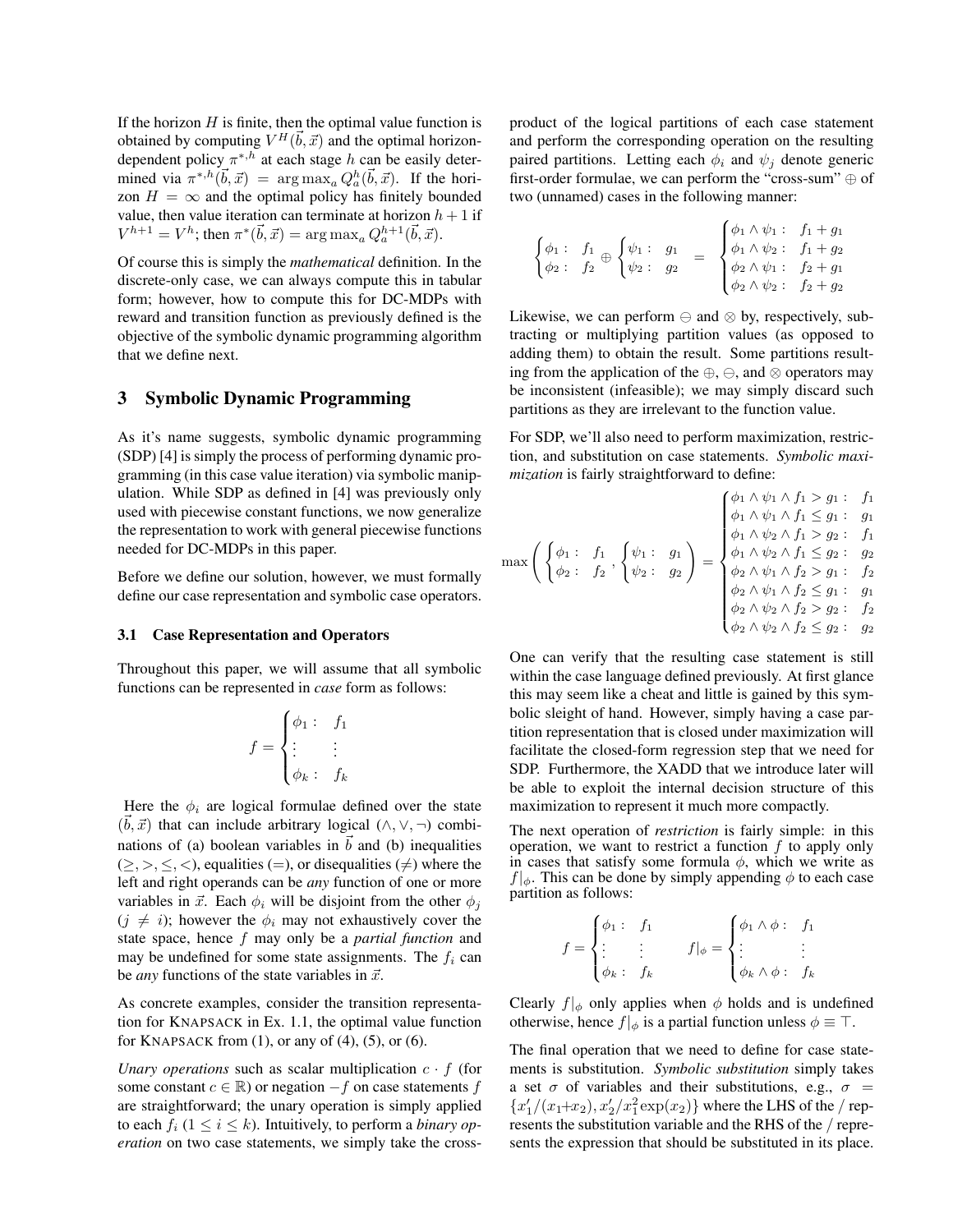No variable occurring in any RHS expression of  $\sigma$  can also occur in any LHS expression of  $σ$ . We write the substitution of a non-case function  $f_i$  with  $\sigma$  as  $f_i\sigma$ ; as an example, for the  $\sigma$  defined previously and  $f_i = x_1' + x_2'$  then  $f_i \sigma = x_1 + x_2 + x_1^2 \exp(x_2)$  as would be expected. We can also substitute into case partitions  $\phi_i$  by applying  $\sigma$  to each inequality operand; as an example, if  $\phi_j \equiv x'_1 \leq \exp(x'_2)$ then  $\phi_j \sigma \equiv x_1 + x_2 \leq \exp(x_1^2 \exp(x_2))$ . Having now defined substitution of  $\sigma$  for non-case functions  $f_i$  and case partitions  $\phi_j$  we can define it for case statements in general:

$$
f = \begin{cases} \phi_1: & f_1 \\ \vdots & \vdots \\ \phi_k: & f_k \end{cases} \qquad f \sigma = \begin{cases} \phi_1 \sigma: & f_1 \sigma \\ \vdots & \vdots \\ \phi_k \sigma: & f_k \sigma \end{cases}
$$

One property of substitution is that if  $f$  has mutually exclusive partitions  $\phi_i$  ( $1 \leq i \leq k$ ) then  $f\sigma$  must also have mutually exclusive partitions — this follows from the logical consequence that if  $\phi_1 \wedge \phi_2 \models \bot$  then  $\phi_1 \sigma \wedge \phi_2 \sigma \models \bot$ .

#### 3.2 Symbolic Dynamic Programming (SDP)

In the SDP solution for DC-MDPs, our objective will be to take a DC-MDP as defined in Section 2, apply value iteration as defined in Section 2.2, and produce the final value optimal function  $V^h$  at horizon  $h$  in the form of a case statement.

For the base case of  $h = 0$ , we note that setting  $V^0(\vec{b}, \vec{x}) =$ 0 (or to the reward case statement, if not action dependent) is trivially in the form of a case statement.

Next,  $h > 0$  requires the application of SDP. Fortunately, given our previously defined operations, SDP is straightforward and can be divided into four steps:

- 1. *Prime the Value Function*: Since  $V^h$  will become the "next state" in value iteration, we setup a substitution  $\sigma = \{b_1/b'_1, \ldots, b_n/b'_n, x_1/x'_1, \ldots, x_m/x'_m\}$  and obtain  $V'^h = V^h \sigma$ .
- 2. *Continuous Integration*: Now that we have our primed value function  $V'^h$  in case statement format defined over next state variables  $(\vec{b}', \vec{x}')$ , we first evaluate the integral marginalization  $\int_{\vec{x}'}$  over the continuous variables in (7). Because the lower and upper integration bounds are respectively  $-\infty$  and  $\infty$  and we have disallowed synchronic arcs between variables in  $\vec{x}'$  in the transition DBN, we can marginalize out each  $x'_j$  independently, and in any order. Using *variable elimination* [17], when marginalizing over  $x'_j$  we can factor out any functions independent of  $x'_j$  — that is, for  $\int_{x'_j}$ in (7), one can see that initially, the only functions that can include  $x'_j$  are  $V'^h$  and  $P(x'_j|\vec{b}, \vec{b}', \vec{x}, a) =$  $\delta[x'_j - g(\vec{x})]$ ; hence, the first marginal over  $x'_j$  need only be computed over  $\delta[x'_j - g(\vec{x})]V'^h$ .

What follows is one of the *key novel insights of SDP* in the context of DC-MDPs — the integration  $\int_{x'_j} \delta[x'_j - g(\vec{x})] V'^h dx'_j$  simply *triggers the substitution*  $\sigma = \{x_j'/g(\vec{x})\}$  on  $V'^h$ , that is

$$
\int_{x'_j} \delta[x'_j - g(\vec{x})] V'^h dx'_j = V'^h \{x'_j / g(\vec{x})\}.
$$
 (9)

Thus we can perform the operation in (9) repeatedly in sequence *for each*  $x'_j$  ( $1 \le j \le m$ ) for every action a. The only additional complication is that the form of  $P(x'_j|\vec{b}, \vec{x}, a)$  is a *conditional* equation, c.f. (4), and represented generically as follows:

$$
P(x'_j|\vec{b}, \vec{x}, a) = \delta \begin{bmatrix} x'_j = \begin{cases} \phi_1: & f_1 \\ \vdots & \vdots \\ \phi_k: & f_k \end{cases} \end{bmatrix}
$$
 (10)

Hence to perform (9) on this more general representation, we obtain that  $\int_{x'_j} P(x'_j|\vec{b}, \vec{x}, \vec{a}) V'^h dx'_j$ 

$$
= \begin{cases} \phi_1: & V'^h\{x'_j = f_1\} \\ \vdots & \vdots \\ \phi_k: & V'^h\{x'_j = f_k\} \end{cases}
$$

In effect, we can read (10) as a *conditional substitution*, i.e., in each of the different *previous state* conditions  $\phi_i$  (1  $\leq$  *i*  $\leq$  *k*), we obtain a different substitution for  $x'_j$  appearing in  $V'^h$  (i.e.,  $\sigma = \{x'_j/f_i\}$ ). Here we note that because  $V^{th}$  is *already* a case statement, we can simply replace the single partition  $\phi_i$  with the multiple partitions of  $V'^h \{x'_j/f_i\}|_{\phi_i}$ .<sup>4</sup> This reduces the *nested* case statement back down to a non-nested case statement as in the following example:

$$
\begin{cases}\n\phi_1: \begin{cases}\n\psi_1: f_{11} \\
\psi_2: f_{12} \\
\phi_1: f_{21} \\
\psi_2: \phi_2: f_{22}\n\end{cases} = \begin{cases}\n\phi_1 \wedge \psi_1: f_{11} \\
\phi_1 \wedge \psi_2: f_{12} \\
\phi_2 \wedge \psi_1: f_{21} \\
\phi_2 \wedge \psi_2: f_{22}\n\end{cases}\n\end{cases}
$$

To perform the full continuous integration, if we initialize  $\tilde{Q}_a^{h+1} := V'^h$  for each action  $a \in A$ , and repeat the above integrals for all  $x'_j$ , updating  $\tilde{Q}_a^{h+1}$  each time, then after elimination of all  $x'_{j}$   $(1 \leq j \leq m)$ , we will have the partial regression of  $V^{h}$  for the continuous variables for each action a denoted by  $\tilde{Q}_a^{h+1}$ .

3. *Discrete Marginalization*: Now that we have our partial regression  $\tilde{Q}_a^{h+1}$  for each action a, we proceed to derive the full backup  $Q_a^{h+1}$  from  $\tilde{Q}_a^{h+1}$  by evaluating the discrete marginalization  $\sum_{\vec{b}'}$  in (7). Because

<sup>&</sup>lt;sup>4</sup>If  $V^{\prime h}$  had mutually disjoint partitions then we note the restriction and substitution operations preserve this disjointness.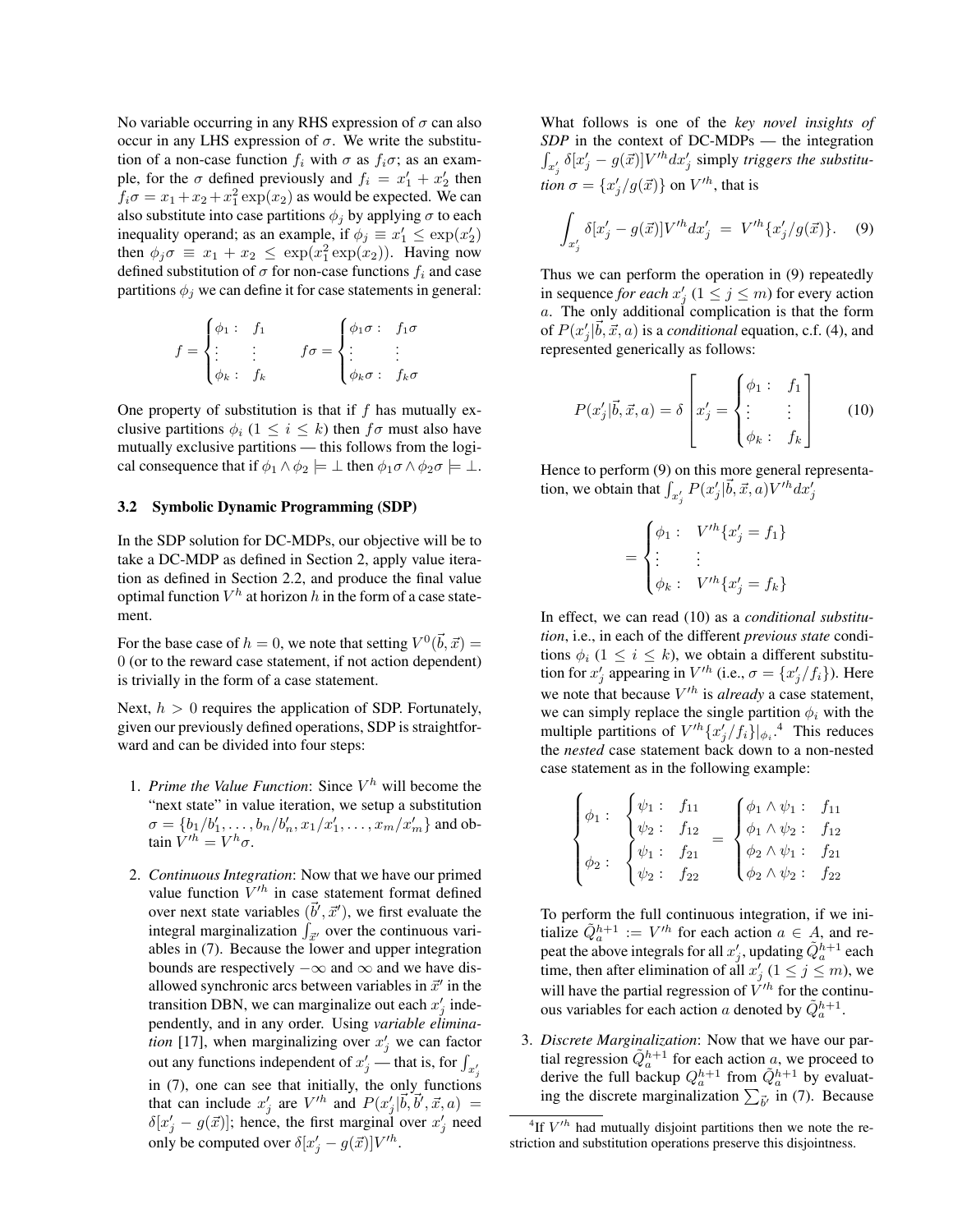we previously disallowed synchronic arcs between the variables in  $\vec{b'}$  in the transition DBN, we can sum out each variable  $b_i'$   $(1 \le i \le n)$  independently. Hence, initializing  $Q_a^{h+1} := \tilde{Q}_a^{h+1}$  we perform the discrete regression by applying the following iterative process *for each*  $b'_i$  in any order for each action  $a$ :

$$
Q_a^{h+1} := \left[ Q_a^{h+1} \otimes P(b_i' | \vec{b}, \vec{x}, a) \right] |_{b_i' = 1}
$$

$$
\oplus \left[ Q_a^{h+1} \otimes P(b_i' | \vec{b}, \vec{x}, a) \right] |_{b_i' = 0}.
$$
 (11)

This requires a variant of the earlier restriction operator  $|v|$  that actually *sets* the variable v to the given value if present. Note that both  $Q_a^{h+1}$  and  $P(b_i'|\vec{b}, \vec{x}, a)$  can be represented as case statements (discrete CPTs *are* case statements), and each operation produces a case statement. Thus, once this process is complete, we have marginalized over all  $\vec{b}$  and  $Q_a^{h+1}$  is the symbolic representation of the intended Q-function.

4. *Maximization*: Now that we have  $Q_a^{h+1}$  in case format for each action  $a \in \{a_1, \ldots, a_p\}$ , obtaining  $V^{h+1}$  in case format as defined in (8) requires sequentially applying *symbolic maximization* as defined previously:

$$
V^{h+1} = \max(Q_{a_1}^{h+1}, \max(\ldots, \max(Q_{a_{p-1}}^{h+1}, Q_{a_p}^{h+1})))
$$

By induction, because  $V^0$  is a case statement and applying SDP to  $V^h$  in case statement form produces  $V^{h+1}$  in case statement form, we have achieved our intended objective with SDP. On the issue of correctness, we note that each operation above simply implements one of the dynamic programming operations in (7) or (8), so correctness simply follows from verifying (a) that each case operation produces the correct result and that (b) each case operation is applied in the correct sequence as defined in (7) or (8).

On a final note, we observe that SDP holds for *any* symbolic case statements; we have not restricted ourselves to rectangular piecewise functions, piecewise linear functions, or even piecewise polynomial functions. As the SDP solution is purely symbolic, SDP applies to *any* DC-MDPs using bounded symbolic function that can be written in case format! Of course, that is the theory, next we meet practice.

### 4 Extended ADDs (XADDs)

In practice, it can be prohibitively expensive to maintain a case statement representation of a value function with explicit partitions. Motivated by the SPUDD [9] algorithm which maintains compact value function representations for finite discrete factored MDPs using algebraic decision diagrams (ADDs) [1], we extend this formalism to handle continuous variables in a data structure we refer to as the XADD. An example XADD for the optimal KNAP-SACKvalue function from (1) is provided in Figure 1.



Figure 1: The optimal value function for KNAPSACK as a decision diagram: the *true* branch is solid, the *false* branch is dashed.

In brief we note that an XADD is like an ADD except that (a) the decision nodes can have arbitrary inequalities, equalities, or disequalities (one per node) and (b) the leaf nodes can represent arbitrary functions. The decision nodes still have a fixed order from root to leaf and the standard ADD operations to build a canonical ADD (REDUCE) and to perform a binary operation on two ADDs (APPLY) still applies in the case of XADDs.

While exact solutions using symbolic dynamic programming are possible in principle for arbitrary symbolic CSE transition and reward functions, we note that it is much more difficult to devise a canonical and compact form for representations such as (6) in comparison to (5). Hence while we have used general examples throughout the paper to demonstrate the expressiveness of our approach, we will restrict XADDs to use *polynomial* functions only. We note the main advantage of this for the XADD is that we can put the leaf and decision nodes in a *unique, canonical* form, which allows us to minimize redundancy in the XADD representation of a case statement.

It is fairly straightforward for XADDs to support all case operations required for SDP. Standard operations like unary multiplication, negation, ⊕, and ⊗ are implemented exactly as they are for ADDs. The fact that the decision nodes have internal structure is irrelevant, although this means that certain paths in the XADD may be inconsistent or infeasible (due to parent decisions). To remedy this, when the XADD has only linear decision nodes, we can use the feasibility checkers of a linear programming solver (e.g., as also done in [14]) to prune unreachable nodes in the XADD; later we show results demonstrating impressive reductions in XADD size using this style of pruning.

The only two XADD operations that pose difficulty are substitution and maximization. In principle substitution is simple, the only caveat is that substitutions modify the decision nodes and hence decision nodes may become unordered. We can use the recursive application of ADD binary operations  $\otimes$  and  $\oplus$  as given in Algorithm 1 to correctly reorder the nodes in an XADD F after substitution.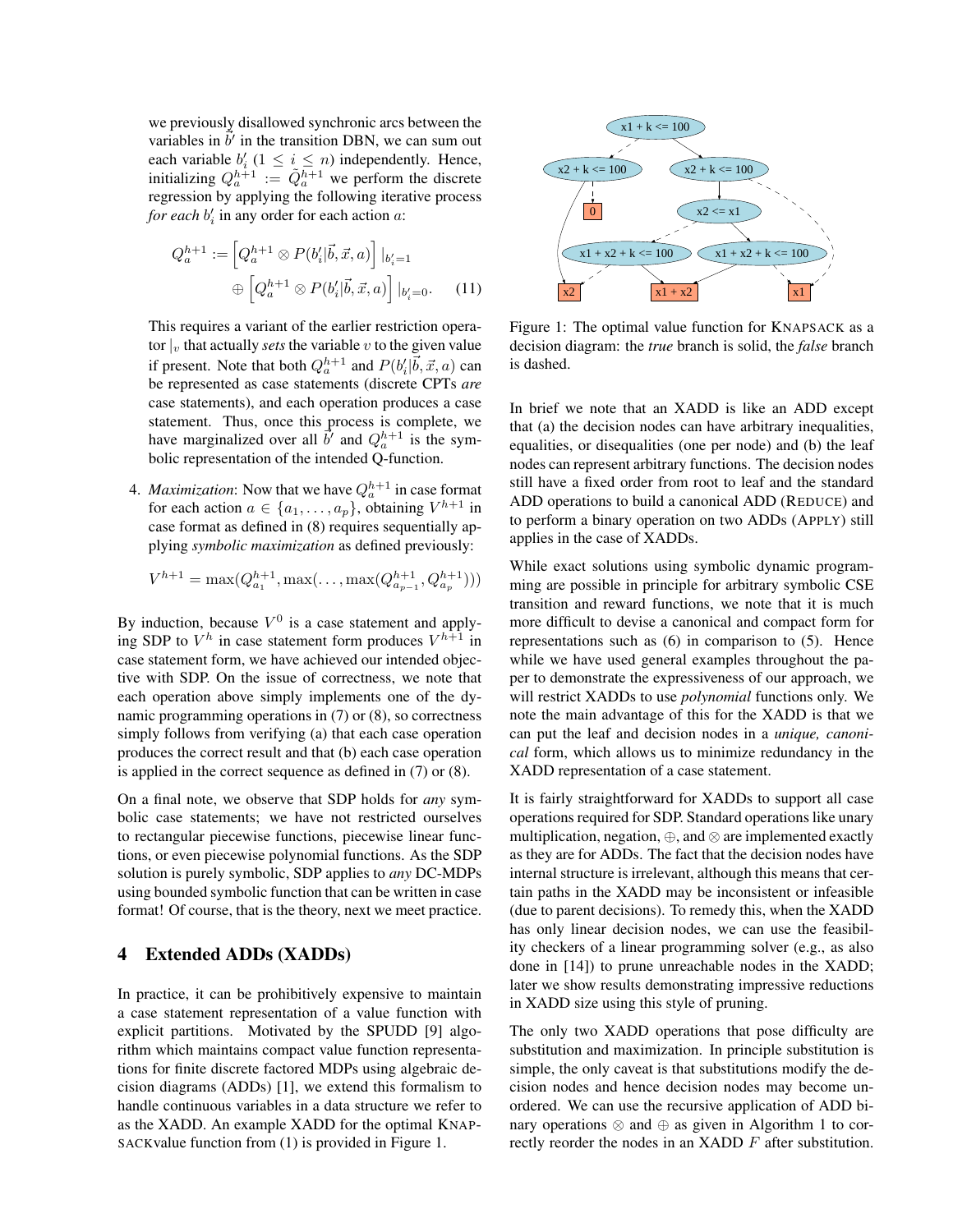Algorithm 1: REORDER(F)

 $\text{input} : F \text{ (root node for possibly unordered XADD)}$ **output:**  $F_r$  (root node for an ordered XADD) begin //if terminal node, return canonical terminal node if *F is terminal node* then return *canonical terminal node for polynomial of* F; //nodes have a true & false branch and var id **if**  $F \to F_r$  *is not in Cache* **then**  $F_{true} = \text{REORDER}(F_{true}) \otimes \mathbb{I}[F_{var}]$ ;  $F_{false} = \text{REORDER}(F_{false}) \otimes \mathbb{I}[\neg F_{var}];$  $F_r = F_{true} \oplus F_{false};$ insert  $F \to F_r$  in Cache; return  $F_r$ ;

end

A related reordering issue occurs during XADD maximization; because XADD maximization can introduce new decision nodes (which occurs at the leaf when two leaf functions are compared) and these decision nodes may be out of order w.r.t. the diagram, reordering as defined in Algorithm 1 must also be applied after maximization.

On a final note, we mention that an implementation of SDP using case statements without any attempt to merge and simplify cases often cannot get past the first or second SDP iteration; as our results show next, XADDs allow SDP to scale to much longer horizons in practice.

# 5 Empirical Results

We implemented two versions of our proposed SDP algorithm using XADDs — one that does not prune nodes of the XADD and another that uses a linear programming solver to prune unreachable nodes (for problems with linear XADDs) — and we tested these algorithms on KNAPSACK and two versions of the Mars Rover domain (adapted from [6]) that we call MARS ROVER LINEAR and MARS ROVER NONLINEAR. 5

#### 5.1 Domains

In a general MARS ROVER domain, a rover is supposed to approach one or more target points and take images of these points. Actions may consume time and energy. There are also some domain constraints, e.g., some pictures can be taken only in a certain time window and can require different levels of energy to be performed. Next we describe the two domain variants we use:

MARS ROVER LINEAR This version has two continuous variables, time  $t$  and energy  $e$ . For each target point  $i$   $(i = 1...k)$ , there is a boolean variable  $p_i$  indicating whether the rover is at point  $i$ .

There are  $k(k-1)$  actions  $move_i$  that move the rover from point i to point  $j \neq i$ . There are another k actions take-pic. that take a picture at point  $i$ , which are conditioned on linear expressions over the time and energy variables. The reward is also a function of time and energy, e.g., the reward for action  $\textit{take-pic}_i$  is given by:

$$
R_{take\text{-}pic}_i(e, t, p_i) = \begin{cases} (e > 3 + 0.0002t) \land (t \ge 3600) \\ \land (t \le 50400) \land p_i : & 110 \\ \text{otherwise} : & 0 \end{cases}
$$

which shows that to get a reward of 110, the rover must take a picture at point i between times 3600 and 50400 with a required energy reserve that increases as the day progresses.

MARS ROVER NONLINEAR This version has two different continuous variables — geographic coordinates  $(x, y)$  — and k boolean variables  $h_i$  for each picture point i indicating whether the rover *has already taken* a picture of point *i*. There is a single *move* action in this domain it simply reduces the distance from the rover to a specific point by  $\frac{1}{3}$  of the current distance; for all experiments, this target point was set to  $(0, 0)$ . The intent of this action is to represent the fact that a rover may move progressively more slowly as it approaches a target position in order to reach the position with high accuracy.  $take\text{-}pic_i$  actions are the same from MARS ROVER LINEAR domain but conditioned by *nonlinear* expressions over the continuous  $x$  and  $y$  variables. The reward is also a function of  $x$  and  $y$ , e.g., the reward for action  $\textit{take-pic}_i$  is given by:

$$
R_{take\text{-}pic}_i(x, y, h_i) = \begin{cases} x^2 + y^2 < 4 \land h_i: & 0\\ x^2 + y^2 < 4 \land \neg h_i: & 4 - x^2 - y^2\\ x^2 + y^2 > 4: & 0 \end{cases} \tag{12}
$$

which indicates that if the rover has not already taken a picture of point  $i$  and the rover is within a radius of 2 from the picture point  $(0, 0)$ , then the rover receives a reward that is quadratically proportional to the distance from the picture point. Hence for various points, the rover has to trade-off whether to take each picture at its current position, or to get a larger reward by first moving and potentially getting closer before taking the picture.

#### 5.2 Results

For the MARS ROVER domains, we have run experiments to evaluate our SDP solution in terms of time and space cost while varying the horizon and problem size.

<sup>&</sup>lt;sup>5</sup>While space limitations prevent a self-contained description of all domains, we note that all Java source code and a human/machine readable file format for all domains needed to reproduce the results in this paper can be found online at http://code.google.com/p/xadd-inference.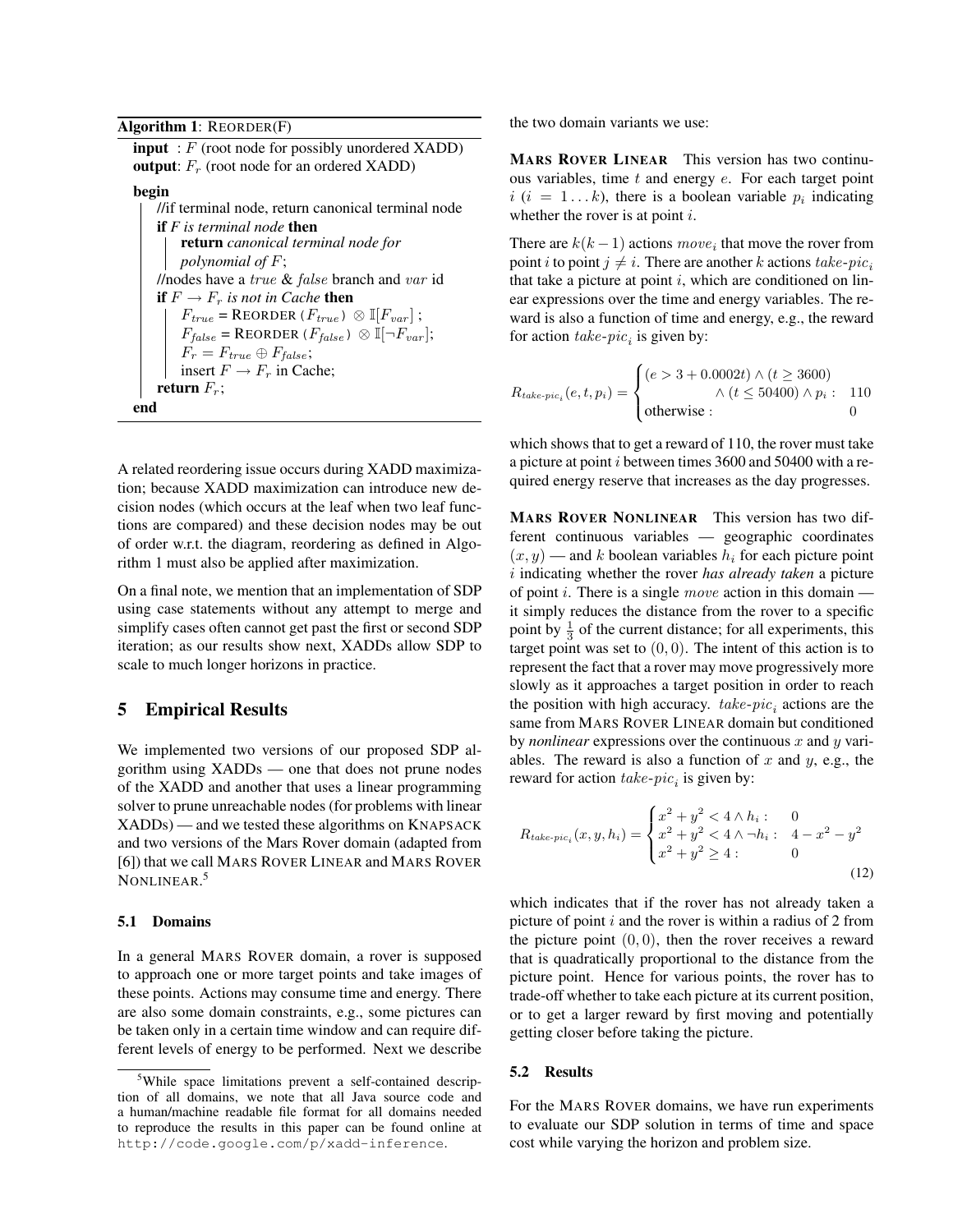

Figure 2: Space (# XADD nodes in value function) and time to optimally solve different problem sizes of the two MARS ROVER domains for varying horizon lengths.

Because the reward and transition functions for MARS ROVER LINEAR use piecewise linear case statements, we note the optimal value function in this domain is also piecewise linear. Hence in this domain, we use a linear constraint feasibility checker to prune unreachable paths in the XADD — later we will compare solutions for MARS ROVER LINEAR with and without this pruning.

In Figure 2, for both the MARS ROVER LINEAR and MARS ROVER NONLINEAR domains, we show how the number of nodes of the value function XADD (proportional to the space required to represent the value function) varies for each iteration (horizon) and different problem sizes (given by the number of pictures). We first note that the nonlinear variant appears *much* harder for SDP (much more time required and larger value functions) than for the linear variant — this is largely due to the fact that the XADD can be optimally pruned in the linear variant. Secondly, we note an apparent superlinear growth in space and time required to solve each problem as a function of the number of picture points — this likely reflects the superlinear growth of combinations of pictures that must be jointly considered as the number of pictures increases. Finally, from these graphs it is hard to summarize general algorithm behavior as a function of horizon, but it appears for the linear problem variant that both the time and space grow linearly as a function of horizon — this will be confirmed in the next experiments.

Figure 3 shows the amount of time for each iteration of SDP vs. horizon for MARS ROVER LINEAR with three picture points for SDP with and without XADD pruning. Here we see an impressive reduction in time and space as a function of horizon with pruning. Without pruning, both time and space grow super-linearly with the horizon, while with pruning time and space appear to grow linearly with the horizon.

In Figure 4, we show the exact optimal value function on the vertical axis for three domains, KNAPSACK (from Section 1), MARS ROVER LINEAR and MARS ROVER NONLINEAR, as a function of two continuous state variables shown on the horizontal axes. We notice here that the piecewise boundaries for all three plots clearly demonstrate non-rectangular boundaries. In particular, the value function plot for the MARS ROVER NONLINEAR domain demonstrates nonlinear piecewise boundaries with each piece being a nonlinear function of the state — it has the shape of stacked quadratic cones with each lower cone representing the cost of first moving from points farther away from the picture being receiving the value for taking the picture within the radius limits from (12).

To the best of our knowledge, these results demonstrate the first exact analytical solutions for DC-MDPs having optimal value functions with general linear and even nonlinear piecewise boundaries.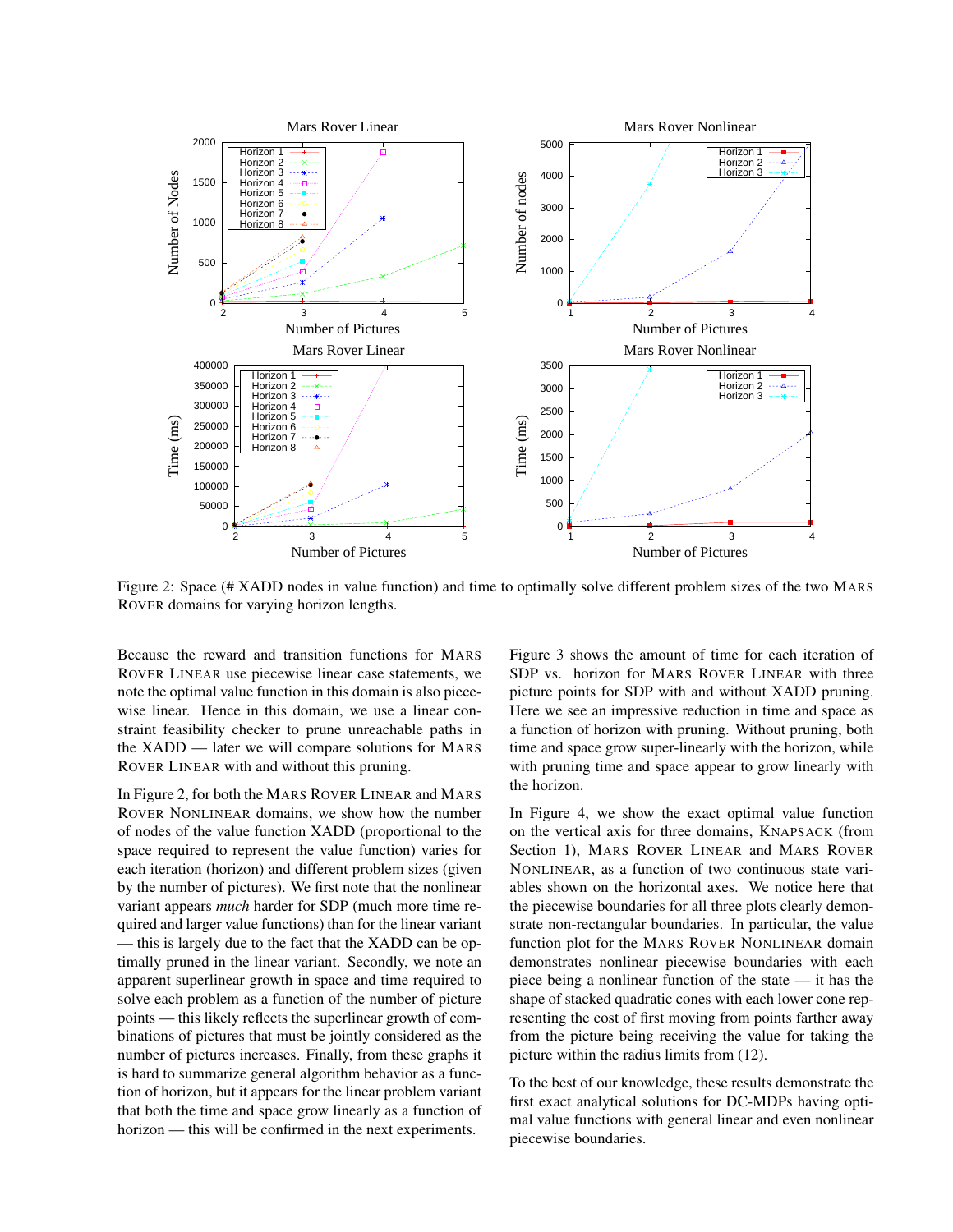

Figure 3: Space (# XADD nodes in value function) and time for different iterations (horizons) of SDP on MARS ROVER LINEAR with 3 image target points. Results shown for SDP with and without XADD infeasible path pruning.



Figure 4: *Optimal* value function (vertical axis) for different domains showing *non-rectangular* piecewise boundaries. From left to right, KNAPSACK ( $H = \infty$ , horizontal axes  $x_2$  and  $x_1$ ), MARS ROVER LINEAR with two pictures ( $H = 8$ , horizontal axes energy and time), and MARS ROVER NONLINEAR with one picture ( $H = 3$ , horizontal axes y and x).

# 6 Related Work

The most relevant vein of Related work is that of [8] and [11] which can perform exact dynamic programming on DC-MDPs with rectangular piecewise linear reward and transition functions that are delta functions. While SDP can solve these same problems, it removes both the rectangularity and piecewise restrictions on the reward and value functions, while retaining exactness. Heuristic search approaches with formal guarantees like HAO\* [13] are an attractive future extension of SDP; in fact HAO\* currently uses the method of [8], which could be directly replaced with SDP. While [14] has considered general piecewise functions with linear boundaries (and in fact, we borrow our linear pruning approach from this paper), this work only applied to fully deterministic settings, not DC-MDPs.

Other work has analyzed limited DC-MDPS having only one continuous variable. Clearly rectangular restrictions are meaningless with only one continuous variable, so it is not surprising that more progress has been made in this restricted setting. One continuous variable can be useful for optimal solutions to time-dependent MDPs (TMDPs) [5]. Or phase transitions can be used to arbitrarily approxi-

mate one-dimensional continuous distributions leading to a bounded approximation approach for arbitrary single continuous variable DC-MDPs [12]. While this work cannot handle arbitrary stochastic noise in its continuous distribution, it does exactly solve DC-MDPs with multiple continuous dimensions.

Finally, there are a number of general DC-MDP approximation approaches that use approximate linear programming [10] or sampling in a reinforcement learning style approach [15]. In general, while approximation methods are quite promising in practice for DC-MDPS, the objective of this paper was to push the boundaries of *exact* solutions; however, in some sense, we believe that more expressive exact solutions may also inform better approximations, e.g., by allowing the use of data structures with nonrectangular piecewise partitions that allow higher fidelity approximations.

### 7 Conclusions

In this paper, we introduced a conditional stochastic equation model for the continuous part of the transition function in DC-MDPs. This representation facilitated the use of